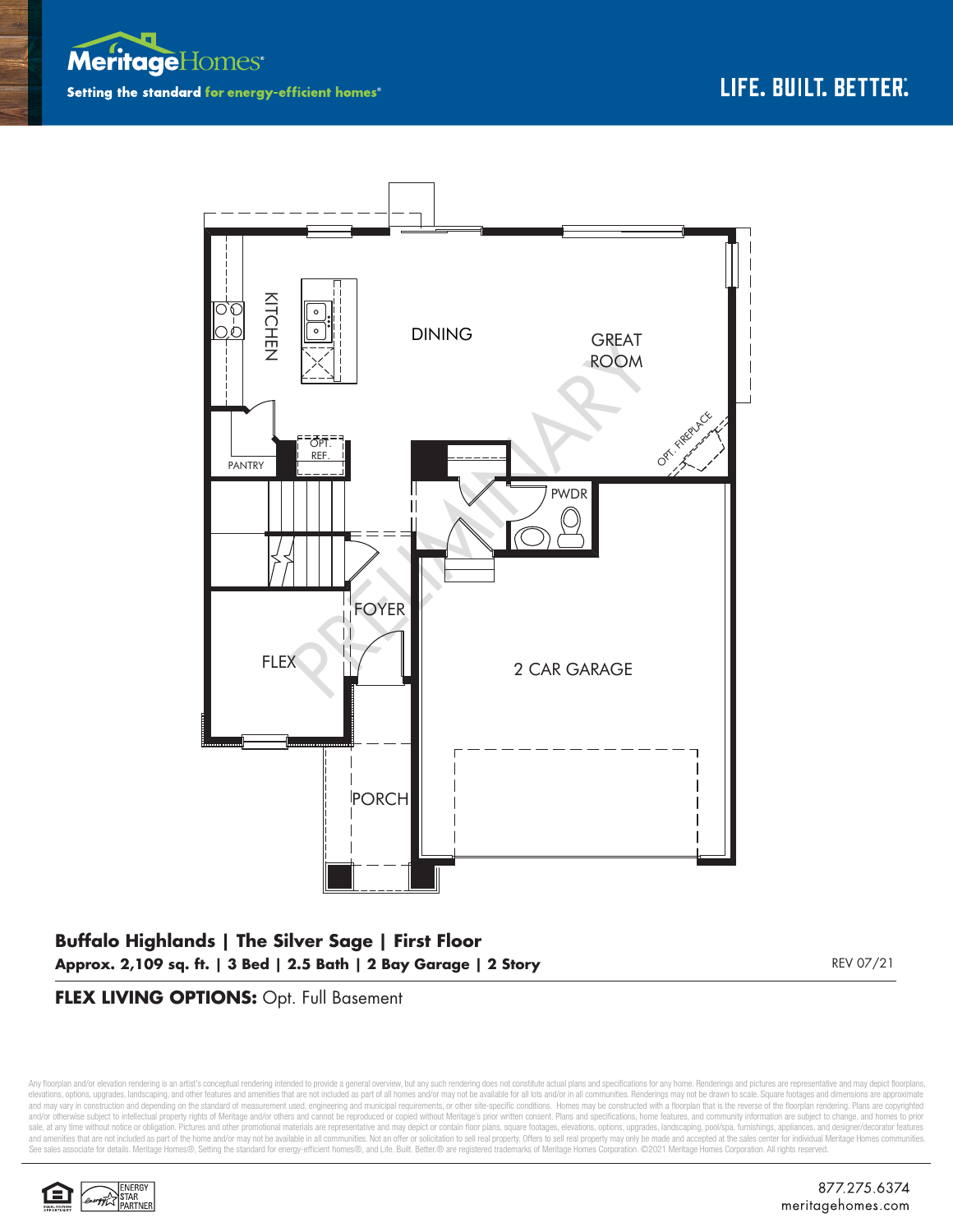



## **Buffalo Highlands | The Silver Sage | Second Floor Approx. 2,109 sq. ft. | 3 Bed | 2.5 Bath | 2 Bay Garage | 2 Story**

### **FLEX LIVING OPTIONS:** Opt. Full Basement

Any floorplan and/or elevation rendering is an artist's conceptual rendering intended to provide a general overview, but any such rendering does not constitute actual plans and specifications for any home. Renderings and p elevations, options, upgrades, landscaping, and other features and amenities that are not included as part of all homes and/or may not be available for all lots and/or in all communities. Renderings may not be drawn to sca and may vary in construction and depending on the standard of measurement used, engineering and municipal requirements, or other site-specific conditions. Homes may be constructed with a floorplan that is the reverse of th and/or otherwise subject to intellectual property rights of Meritage and/or others and cannot be reproduced or copied without Meritage's prior written consent. Plans and specifications, home features, and community informa sale, at any time without notice or obligation. Pictures and other promotional materials are representative and may depict or contain floor plans, square footages, elevations, options, upgrades, landscaping, pool/spa, furn See sales associate for details. Meritage Homes®, Setting the standard for energy-efficient homes®, and Life. Built. Better. @ are registered trademarks of Meritage Homes Corporation. ©2021 Meritage Homes Corporation. All